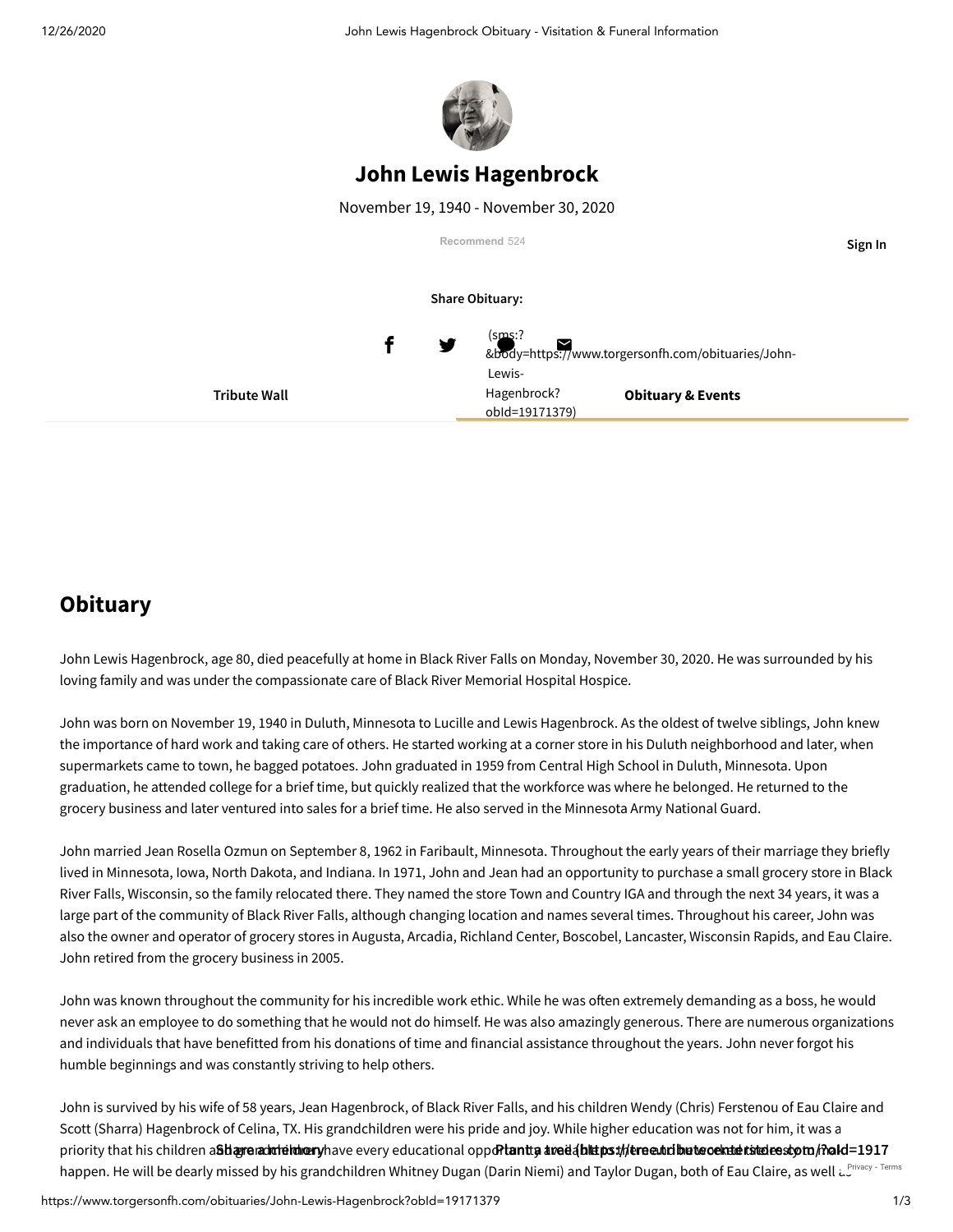#### 12/26/2020 John Lewis Hagenbrock Obituary - Visitation & Funeral Information

Michael Hagenbrock, Tyler Hagenbrock, and Madison Hagenbrock, all of Celina, TX.

Additionally, John is survived by his siblings James (Betty) Hagenbrock of Minneapolis, MN, Jerry Hagenbrock of Duluth, MN, Judy (John) Marshall of Cape Coral, FL, Jean Anderson of Black River Falls, JoAnne (Mike) Durand of Duluth, MN, Jeffrey (Barb) Hagenbrock of Black River Falls, Joe (Sue) Hagenbrock of Cape Coral, FL, Jorge (Eileen) Hagenbrock of Cape Coral, FL, Janet Davidson of Duluth, MN, Julie (Tony) Cossette of Brainerd, MN, and Joyce (John) Hanke of Johnson Creek, WI. John is also survived by many nieces, nephews, and cousins.

John was preceded in death by his father, Lewis, in 1983 and his mother, Lucille, in 2007.

In addition to his love of family and his contributions to the Black River Falls community, John will be remembered for his unwavering loyalty towards the Minnesota Vikings. He also greatly enjoyed camping with his "bus" friends and attending country music festivals. He enjoyed traveling, but it became more and more difficult for him over the years. His highlight of last year was taking his family on an Alaskan cruise.

Visitation for John will be held on Sunday, December 6, 2020 from 2:00 pm

until 5:00 pm at Torgerson's Funeral Service at 408 North Water Street, Black River Falls, Wisconsin. A private family memorial service will be held on December 7, 2020 with Pastor Steve Rutter officiating.

The family would like to sincerely thank the Black River Falls Emergency Medical Service (EMS) Division for the numerous times they assisted John over the years. Additionally, they are deeply appreciative of the dignity and care given to John by Black River Memorial Hospital Hospice in the last week of his life. In lieu of flowers, the family respectfully requests any donations be made to the above organizations.

The Torgerson Funeral Home of Black River Falls is assisting the family with arrangements, 715-284-4321.

To plant a beautiful memorial tree in memory of John Lewis Hagenbrock, please visit our **Tribute Store. [\(https://tree.tributecenterstore.com/?oId=19171379&tag=&source=tco\\_description&mtph=1\)](https://tree.tributecenterstore.com/?oId=19171379&tag=&source=tco_description&mtph=1)**

# **Events**

#### **DEC 6 Visitation**

- Sunday, December 06, 2020 2:00PM - 5:00PM
- **Q** Torgerson's Funeral Service 408 N. Water Street Black River Falls, WI 54615

## **Get Directions**

**View Map [\(Http://Maps.Google.Com/Maps?Saddr=&Daddr=44.3010613999999900,-90.8446933000000000\)](http://maps.google.com/maps?saddr=&daddr=44.3010613999999900,-90.8446933000000000) Text Email**

A private family memorial service will take place on Monday, December 7th.

**Final Resting Place**

**Share a memory Plant a tree [\(https://tree.tributecenterstore.com/?oId=1917](https://tree.tributecenterstore.com/?oId=19171379&tag=&source=tco_button&mtph=1)**

[Privacy](https://www.google.com/intl/en/policies/privacy/) - [Terms](https://www.google.com/intl/en/policies/terms/)